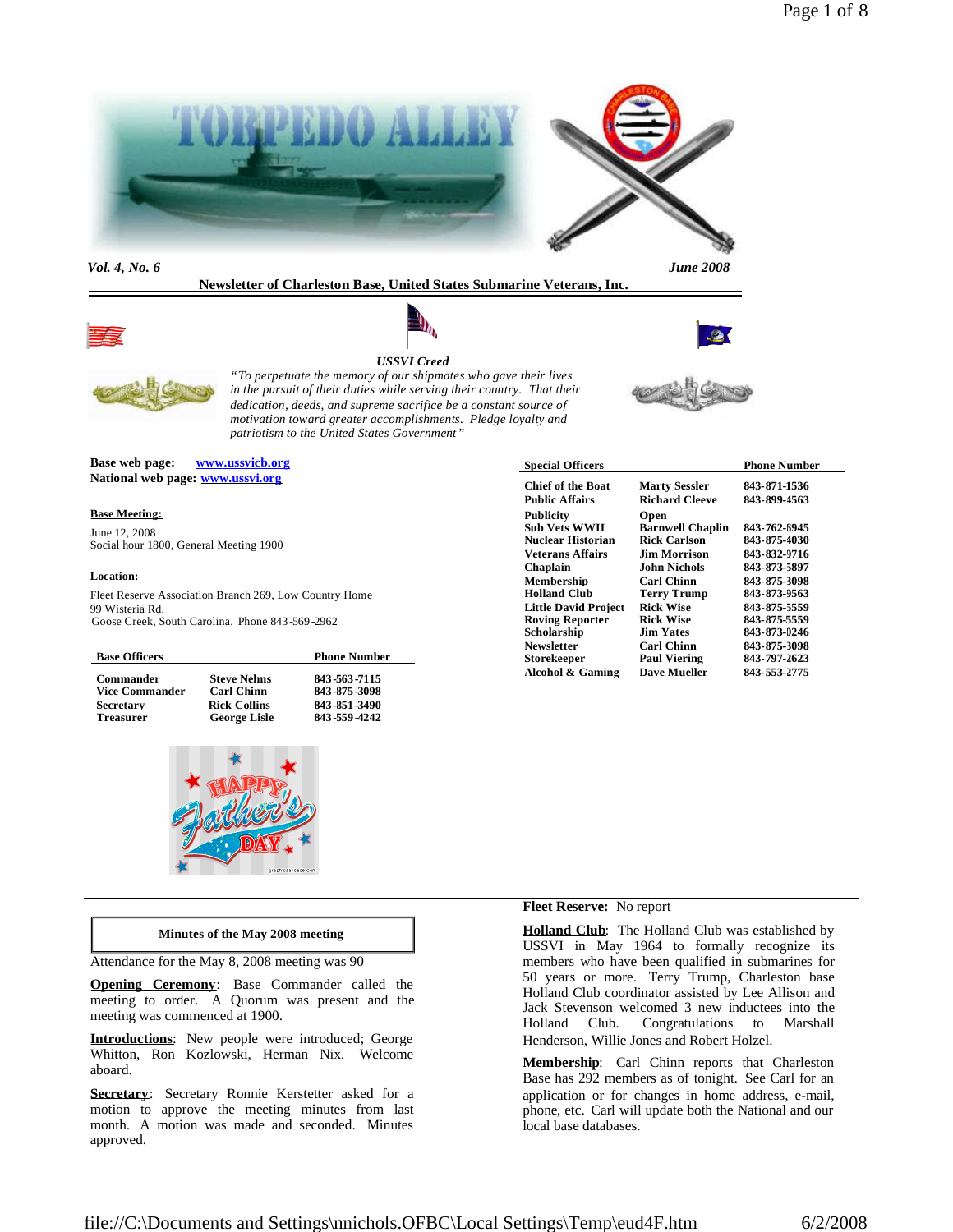**Treasurer**: George Lisle gave the treasurer's report.

### **Storekeeper**: No report

**Chaplain**: May Report: Cards were sent as follows:

- To Bob Chinn during his recent hospitalization and after he went home wishing him well and a quick recovery. He is home recuperating and went through a bone marrow biopsy this past Monday.
- To the family of Ralph Schmaltz giving our condolences on his death. Ralph was not a member of the base.
- To Tom Lindberg wishing he well as he goes through radiation treatments.
- To Rich Sparger sending him our condolences on the recent death of his sister.
- To Dave Rein wishing he well as he goes through some rough spots in his recovery. He was in the hospital for a short time but he is home now.
- To Mike Stuffle as he fights the infection in his blood stream and then the recovery from the amputation of his leg. Mike's other leg was amputated on Wednesday, April  $30<sup>th</sup>$ . He will be going to a rehab center very soon.
- To Gary Brown who had eye surgery on both eyes. Gary is not a member of the base.

Jerry Coutu had a leg removed.

We received an email from the Sturgeon Base about the death of our shipmate George Foster, TMCM(SS), who

died on May 3<sup>rd</sup>. I have sent the base commander an email asking for an address for the family so that we can send them a card from USSVI Charleston Base. Several follow-ups were made on those who've had surgery or illnesses in the last couple of months along with the base sending additional cards. If you know of shipmates or spouses from other bases who are having a difficult time, had surgery, etc. and would like for USSVI Charleston Base to send them a

card please send their name and address to the Chaplain via email or phone call.

May 8, 1945 was VE Day.

**Scholarship**: Jim Yates announced scholarships for this year. The Admiral James B. Osborn Memorial Scholarship is funded by the Charleston Base Submarine Veterans Incorporated. The scholarships will be awarded to Tri-County high school seniors and disbursed as a one-time \$500 award payable to the recipient. This year's recipients were Larren Feltner, Corey Seacrest, Aubree Lindamood, Nicholas Bostic, and Elaine Alford. Scholarship applications can be found on our website. Please buy the Charleston base challenge coins and donate to the scholarship account to help support this annual award

**Public Affairs**: Need a replacement for the Publicity Coordinator.

**Sub Vets WWII**: Sy Maybie invited everyone to the next Swamp Fox Chapter meeting at Ryan's Family Steak House 1314 North Main Street in Summerville on Thursday on June 19, at 1200 (noon).

**Veteran's Affairs**: Jim Morrison is our VA contact but was not here tonight. Nick Nichols talked about VA taking over Naval Hospital when the Navy moves out. Survivors benefit plan change, TriCare For Life change. Details and other information on the VA web link on Charleston Base website, www.ussvicb.org

**Little David:** Newspaper article in the Berkeley Independent describing United States Submarine Veterans Charleston Base members who recently spent two days maintaining the replica of the CSS Little David located at the Berkeley Museum in Moncks Corner. Rick Wise is the base coordinator.

**Newsletter:** If you are not getting your newsletter call Carl Chinn.

**Alcohol & Gaming**: No-neck was not present. Buddha thanked Neck for all the work he does for social nights which helps to fund the Charleston Base.

## **Chief of the Boat:** May 10 base picnic

May 29<sup>th</sup> Summerville medical center flag retirement. The float really looked good at the convention.

Victory House visit, taking the float and cooker to the VA home in Walterboro to serve the Victory House guests a meal and provide entertainment, moved to September.

Thank you to Rodney McKanna and Jerry Stout your work with Submarine Day.

Mothers Day at Fleet Reserve Lowcountry Branch 11:30-2.

FRA elections one week from today.

Memorial Day, May 26<sup>th,</sup> ceremony at Parks Cemetery on 17A in Summerville

**Base Commander**: Buddha thanked Jerry Stout for doing an excellent job as District Commander and working to make sense with National. Buddha thanked all involved with building a ramp for Jerry Coutu so that he can gain wheel chair access into his home.

**Nuclear Historian**: No report

**Old Business**: None

**New Business**: None

**Good Of The Order**: The depth charge drawing was held. The winner was David Bonow.

Thanks to Steve Morris for loan of a 900 pound ice machine.

Thanks to Tom Britton for giving The After Battery the left over beverages from a reunion in Myrtle Beach.

Thanks to Ed Bowels for the shrimp and crab legs and the donation to the scholarship fund, Ed was given hymn salute.

Thank you to Ben Heber and Mike Emerson for having the float looking good and heading up the parade float project.

Motion approved to pass the hat to reimburse money paid for concrete pad and ramp for Jerry Coutu. Motion passed to pay any remaining money owed for pad and ramp from Charleston Base general fund. Approved.

The Base Commander adjourned meeting at 2020.

**\*\* End of the minutes for May 2008 \*\***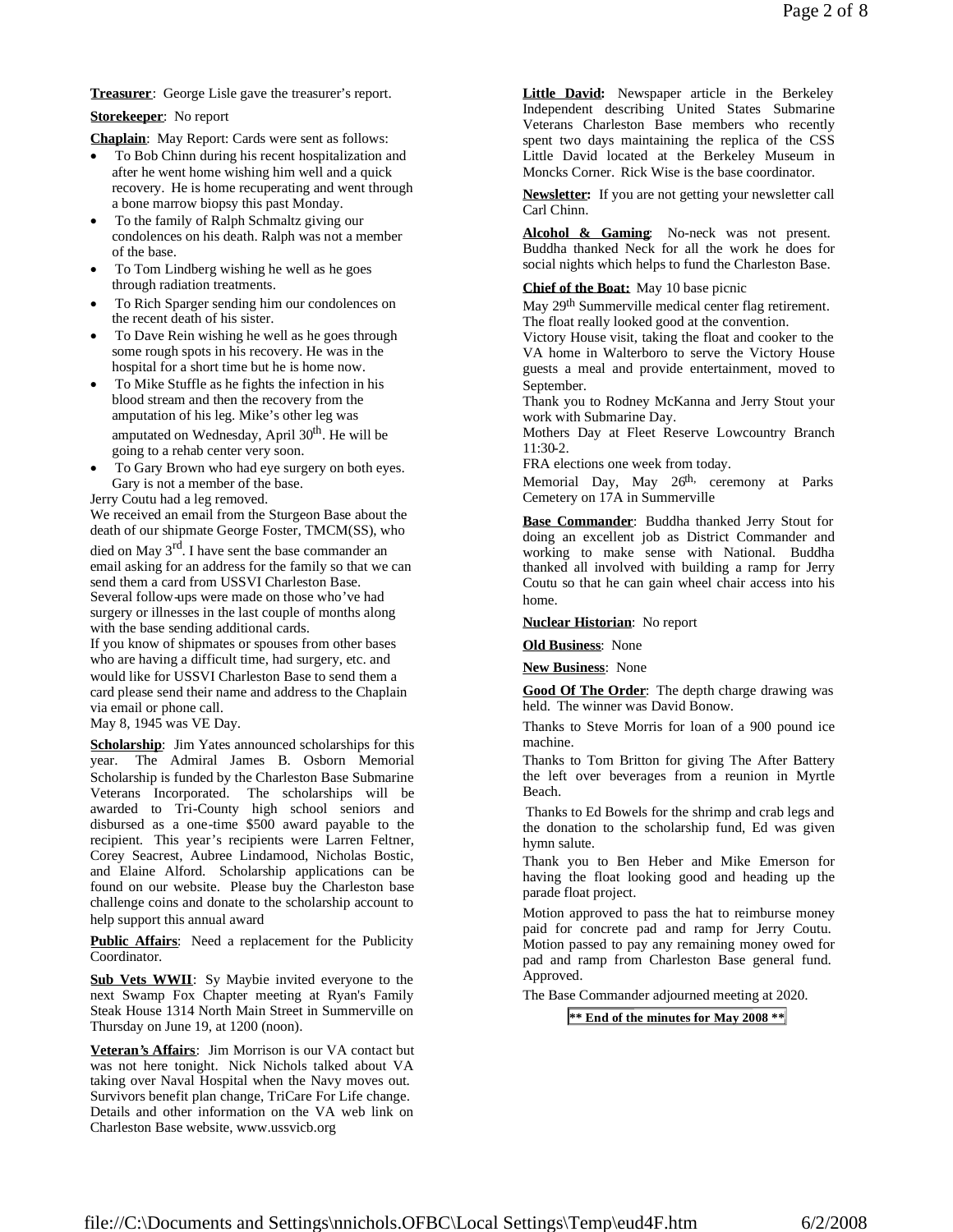**Vice Commander Report**: No report



*"Don't tell mom I'm a submariner, she thinks I play piano in a whorehouse."*

|               | June Birthdays! |               |              |  |
|---------------|-----------------|---------------|--------------|--|
| <b>Becker</b> | Brown, A.       | <b>Burton</b> | Grabowski    |  |
| Hance         | Heinle          | Jones, W.     | Kirtley      |  |
| Kratz         | Loveday         | Lowe          | McDonald, B. |  |
| Morris        | Murphy          | Rein          | Schaffer     |  |
| Smith, P.M.   | <b>Spotts</b>   | Suddeth       | Williams, J. |  |
| Yates, J.     |                 |               |              |  |



June 12 – Monthly meeting, vote on 2 proposed amendments to our bylaws



June 14 – Flag Day

June 15 – Fathers Day

**Battle of Midway 66th Anniversary – June 4-7 1942** *"They had no right to win. Yet they did, and in doing so they changed the course of a war ... Even against the greatest of odds, there is something in the human spirit - - a magic blend of skill, faith and valor -- that can lift men from certain defeat to incredible victory."* -- Walter Lord, author, from Battle of Midway inscription on World War II Memorial, Washington, DC.

Each year the Navy commemorates the nation's victory at the Battle of Midway – a victory which not only turned the tide of the war in the Pacific, but also marked the dawn of the U.S. Navy's global prominence and the coming of age of carrier aviation. For more on events leading up to and including the historic battle, visit www.navy.mil/midway/

Midway's Place in History

• America needed to win – just six months after the attack at Pearl Harbor, Midway stood between our enemies and Hawaii, home of the U.S. Pacific Fleet. The Japanese were poised to press their advantage, intent on destroying the Pacific Fleet and threatening the

| <b>June Submarines Lost:</b> |        |               |  |  |
|------------------------------|--------|---------------|--|--|
| <b>USS S 27</b>              | SS 132 | June 19, 1942 |  |  |
| <b>USS R 12</b>              | SS 89  | June 12, 1943 |  |  |
| <b>USS Herring</b>           | SS 233 | June 1, 1944  |  |  |
| <b>USS</b> Gudgeon           | SS 211 | June 7, 1944  |  |  |
| <b>USS Golet</b>             | SS 361 | June 14, 1944 |  |  |
| <b>USS Bonefish</b>          | SS 223 | June 18, 1945 |  |  |
| <b>USS 0-9</b>               | SS 70  | June 19, 1941 |  |  |
|                              |        |               |  |  |



#### **Submariner Combat Death**

Last month saw the death in combat of one of our own, a submariner serving in Afghanistan as an individual augmentee (IA). LT Jeffrey Ammon was a member of the staff of Commander Navy Region Northwest and had been sent to Afghanistan in support of Operation Enduring Freedom. Tragically, LT Ammon was killed on May 20th by an Improvised Explosive Device (IED) while working as a member of the Afghanistan Provincial Reconstruction Team in Ghazni, Afghanistan. Prior to his assignment to Navy Region Northwest, LT Ammon had served on USS ALABAMA (SSBN 731). LT Ammon was on his second consecutive tour in Afghanistan, having volunteered to stay on to finish critical work to repair the country's infrastructure.

Commander Navy Region Northwest will hold a memorial service for LT Ammon from 1400 to 1530 on Wednesday, June 4th. The service will be held at the "Bangor Brickyard," which is the stepped brick outdoor pavilion just outside of the Uniform Shop here at Naval Base Kitsap-Bangor. The foul weather contingency is Bangor Plaza (the Trident Ballroom where we hold our monthly meetings). The family has indicated that members of various Navy-related service organizations such as the Naval Submarine League are welcome and encouraged to attend. Any death is tragic, but this one hits close to home. I urge the members here in the Puget Sound area to join me in attendance to show respect to our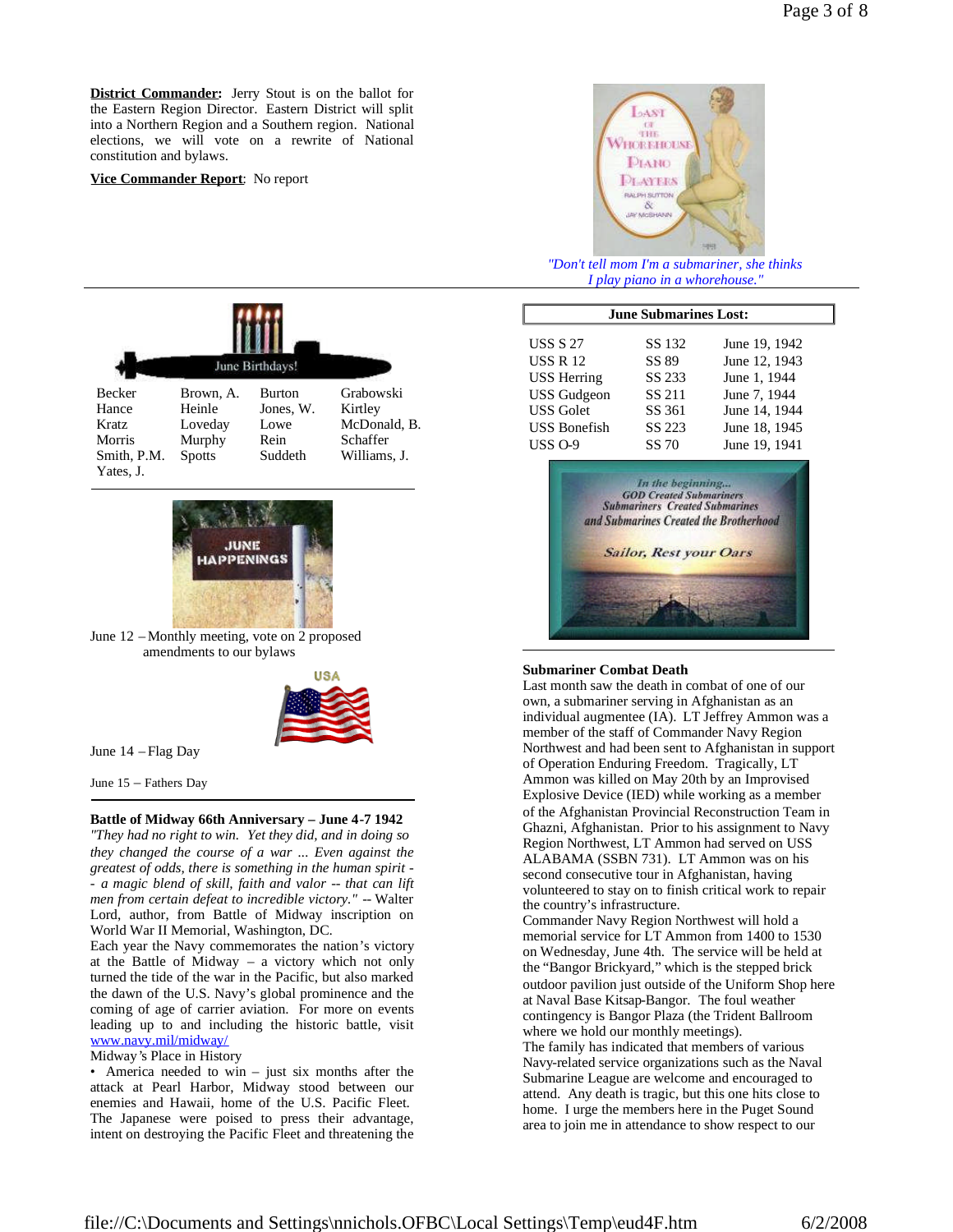west coast of the United States.

• Midway was a dramatic victory against a greater force. Facing Japan's 11 battleships and four carriers, the U.S. came to the fight with no battleships and just three carriers…Enterprise, Hornet and Yorktown.

• During the battle, Japan lost four carriers, a heavy cruiser, three destroyers, and some 291 planes. The U.S. lost the Yorktown, a destroyer and 145 planes. Japan's losses, both at Midway and at Coral Sea, did much to restore the balance of naval power in the Pacific, and Japan was never able to recover from the loss of many of her best aviators during the two battles. For more information, please visit

http://www.navy.mil/navydata/navy\_legacy\_hr.asp?id=7

#### **Navy.mil Web Site "Shifts Colors**

WASHINGTON (NNS) -- The Navy's official Web site, Navy.mil, launched several enhancements on May 14, with improvements and upgrades that extend beyond its cosmetic appearance. The new design features a modular layout, as well as increased interactivity and enhanced access to information within the site.

"We hope the new design will give greater visibility to the news and the information that people look for," said Bill Spencer, creative director of Navy.mil. "This is just another refinement of our original idea."

The key changes to the site, however, are the introduction of Navy.mil Underway, a low bandwidth version of the site suited for ships on deployment -- and Navy.mil Mobile -- which allows Sailors to access the site from a mobile device such as a cellular phone.

"The Underway page allows those with low bandwidth to get the information they need from the site," said Spencer. "The core of this update is to push Navy information to multiple platforms, whether on a desktop, at sea, or on a mobile device."

Given the fact that Sailors are serving around the globe at sea and ashore, the new sites will make it easier for them to stay informed on what's going on around the fleet.

"The introduction of the mobile and underway sites provides greater access for Sailors to get the news when and where they want," said Capt. Gordon Hume, Naval Media Center commanding officer.

Navy.mil was recently recognized as a 2008 Webby Award "Official Honoree" and also received the Department of Defense Thomas Jefferson award for Web design.

To navigate Navy.mil Underway, visit www.navy.mil/underway/

#### **Navy To Begin Testing Periscope Camera That Provides 360-Degree View**

*By Geoff Fein, Defense Daily, April 15, 2008*

This summer, the Navy will begin testing a prototype advanced camera for Los Angeles-class submarine periscopes that will provide a 360-degree scan of the surrounding waters. Developed by Massachusetts-based RemoteReality, the prototype will also provide nighttime views using an infrared sensor, Dennis McGinn, chairman and chief executive officer, told Defense Daily in a recent interview.

One idea behind the company's prototype is to enable submarines to get a quick 360-degree view, thus avoiding prolonged exposure by the boat's periscope.

McGinn, a retired vice admiral, said that his experience in anti-submarine warfare (ASW) exercises demonstrated that a large percentage of submarines were detected either by visual sighting or radar detection of a periscope or the wake of a

fallen comrade and to support the family in this time of need.

The family has established a memorial fund in LT Ammon's honor at Navy Federal Credit Union for those wishing to make a memorial contribution.

### **Good Day To Remember Those US Submariners** (NEW ZEALAND HERALD 25 APR 08)

On Anzac Day thoughts turn to those who gave their lives during various wars over the last century. But there is one group which has never been given recognition for what they achieved in World War II and that is the United States submariners, 3505 of whom lost their lives, including 374 officers.

When one analyses what they achieved there is no doubt they did more than any other group to defeat the Japanese and save Australia and New Zealand from being invaded.

The reason is simple - they sank more than 60 per cent of the Japanese merchant marine fleet. Without these ships, not only was the Japanese advance stifled, their occupying troops lost their supply lines and they virtually could not be evacuated like the British were at Dunkirk to fight in other battles.

Additionally with the loss of shipping, Japan found it very difficult to supply the homeland with raw materials from the conquered territories.

After the Japanese invasion of Manchuria, the US instigated a policy of restricting supplies to Japan. This ultimately led to the Japanese attack at Pearl Harbour on December 7, 1941.

The Japanese advance over the next five months was nothing short of staggering \_ Hong Kong, the Philippines, Burma, Borneo, Malaya, Thailand, Indo-China (Laos, Cambodia and Vietnam) and Singapore on February 15, 1942 where 80,000 troops surrendered (the largest surrender of British military personnel in history) were occupied. Ships played a most important part in this role.

The Dutch East Indies (Indonesia) was occupied in March and Darwin first bombed on February 15, 1942. The farthest Japanese advance was Guadalcanal in the Solomon Islands by July 6. The farthest advance in Burma was on May 8, 1942, which was the second day of the Coral Sea battle - their first setback, followed by the Battle of Midway on June 3-6.

Without a huge marine fleet this advance would never have been possible. Over the next two years the US Navy submarine fleet went to work.

Fortunately they had cracked the Japanese naval code so they virtually knew their every move. The Japanese had also failed to destroy the enormous naval fuel-oil installations at Pearl Harbour when Admiral Nagumo did not go ahead with the third wave of air strikes.

Admiral Nimitz, Commander in Chief of the US Navy Pacific Fleet, said that had the tanks been destroyed the war would have been prolonged by two years as it would have immobilised every ship in the Pacific Fleet.

The Japanese had no long-range anti-submarine aircraft and probably their destroyers were not that well equipped to deal with submarines. The problem for the American Navy was where to base the submarines. Darwin was ruled out because the harbour was considered too shallow. Finally Fremantle (near Perth) was chosen and obviously that was too far away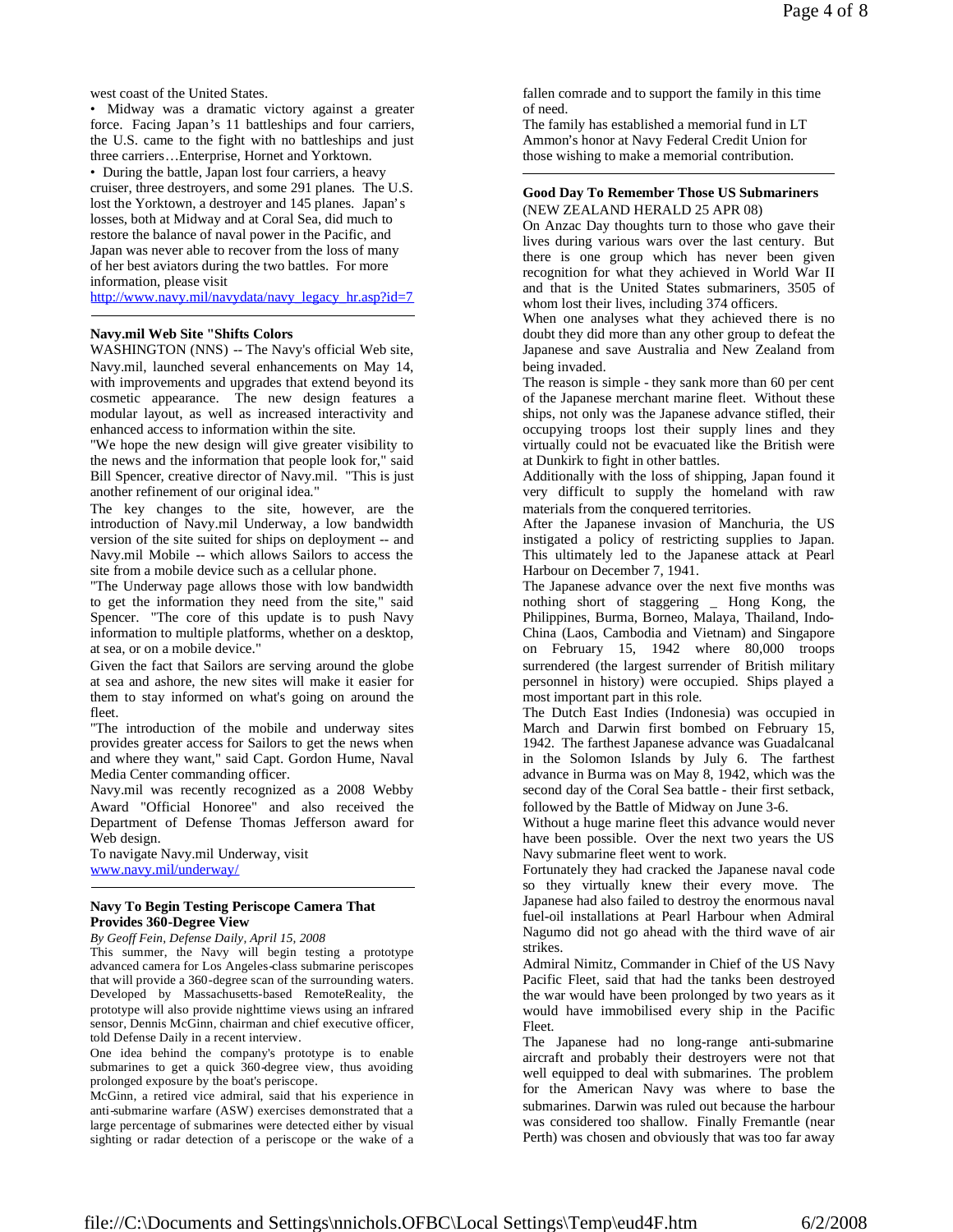periscope.

"Submariners, from a self-protection standpoint ...defensive standpoint...try to maintain their stealth profile to minimize the time they have something sticking up above the waves," he said.

But the primary driver for RemoteReality's system is to help boats avoid incidents such as the 2001 collision between the USS Greeneville (SSN-772) and the Japanese fishing vessel Ehime Maru near Oahu, Hawaii.

"Part of the board of inquiry that was done afterward determined [the Greeneville] had gone up to periscope depth, but because of a combination of the water conditions and the limitations of the field of view, the scan rate around the horizon by the periscope, they had missed the presence of the ship and they assumed that nothing was there," said McGinn, who was the deputy chief of naval operations for warfare requirements and programs before retiring.

"With a system like ours they would have been able to get that quick look...as they were positioning for the maneuver they were going to do and then they would have detected [the Ehime Maru]," he added.

Right now submarines have various sensors on the periscope, but they all have the common characteristics of a limited field of view, McGinn noted. "With our day/night periscope system on there, you put the periscope up and have an instantaneous picture all the way around the horizon...360 degrees, without having to turn the periscope or the camera to compensate for the limited field of view."

The image can then be displayed in a panoramic view on a flat screen monitor--divided into two 180-degree, undistorted, views, McGinn said.

RemoteReality is working with the Naval Undersea Warfare Center (NUWC) in Newport, R.I., on installation and testing of the prototype.

"It's in the process [of being installed]," McGinn said. "The key milestone we are pleased to see, they are going to take it out to sea in the Pacific in June."

The day/night 360-degree camera consists of two optic system lenses that provide the 360-degree panoramic view. One sensor is for daytime, visual light while the other is for infrared. The signal is then fed down to existing display systems in the submarine's command center, he added.

"We have worked with NUWC as far as the best way to integrate the product of these sensors into the existing displays," McGinn said.

RemoteReality has been using common off-the-shelf modules to avoid a situation where the submarine has this wonderful sensor, but there is a horrible integration problem, McGinn said.

"We eliminate the integration problem right up front by the approach we have for using existing software modules," he added.

"One of the things we are really proud about, as a small high tech company, we were able to meet very, very stringent standards. The real estate on a submarine periscope is precious, and the challenge is to get the right size package that is compatible with other sensors and electronics, and the mechanical gear in that very, very limited space," McGinn said. "We were able to do that very smoothly, right on time, and the relationship with the Navy engineers at NUWC and the program office has just been superb."

The company has also been exploring surface and land uses for this technology too, McGinn added.

They have been working with the Coastal Area Protection System program office at Panama City, Fla. McGinn said the technology is deployed down there.

"It has a lot of great capability [that] it brings to the mission area of coastal area protection, harbor protection--from both a security standpoint and safety and monitoring standpoint," he said.

The technology has also been deployed on Humvees, and McGinn sees the potential for the camera's use on Bradley Fighting Vehicles and Abrams Tanks to improve situational

for the Japanese to attack with aircraft. It was a long haul for the submarines to the areas where Japanese ships were active to the north but on the surface, diesel-powered submarines have a tremendous range. Obviously they would sail on the surface for most of

their operations to and from Fremantle. Evidently Japan never found out where the submarines were based. The Fremantle base had 125 American, 31 British and 11 Free Dutch submarines. The Americans deployed 288 submarines during the war so nearly half operated from the Fremantle base.

Japan started the war with six million tons of shipping and of course built more as the war went on. US submarines sank 1314 of their ships of more than 1000 tons each, plus 700,000 tons of naval ships including eight aircraft carriers, a battleship and 11 cruisers.

They did 416 patrols and fired 14,500 torpedoes. Out of a total of 52 subs lost, 48 were lost operating from the Fremantle base. American submariners made up only 1.6 per cent of the US naval manpower but they had the highest loss rate of US Armed Forces with 22 per cent killed.

At the German Naval Museum at Laboe, northeast of Kiel, there is a memorial to the 3505 American submariners and a memorial to the 31,000 German submariners who lost their lives out of a total of 39,000 men who served in their U-boats. The Germans built 1154 U-boats and lost 800.

More than 50,000 allied Merchant Seamen lost their lives, many as a result of U-boat activity. They, too, have never been given true recognition for what they achieved in the Atlantic and the sacrifices they made.

Last year while in Los Angeles I spoke to a group of American submariners. Many did not know of their predecessors' achievements in the war and none knew there was a base in Fremantle.

They are going to make a concerted effort to bring this oversight into prominence when remembrances are held. Their sacrifices certainly saved us from invasion. Anzac Day is now also the time to remember those 3505 dead submariners of the US Navy.

(David Clemow of Auckland is a retired Air New Zealand pilot, previous technical director of the Airline Pilots Association and a qualified meteorologist.)

# **From District Commander**

#### Charleston Base Members,

I just returned from Norfolk, Virginia where I represented you at the Eastern Region Annual Conference that was held in conjunction with two memorial services. On Friday, I was in attendance at the Memorial Day Submarine Veterans WWII Tolling of the Boats and the induction of the USS Parche SSN-683 into the Submarine Atlantic Fleet Hall of Fame. A former skipper of the Parche was the guest speaker. I was able to meet several WWII Veterans from the Tidewater Chapter and even met the State Commander from New Mexico. On Saturday, I attended the  $40<sup>th</sup>$  Anniversary of the loss of the USS Scorpion SSN-589. This service was very well attended and was the most moving ceremony I have attended in remembrance of our shipmates on Eternal Patrol since joining USSVI ten years ago. The guest speaker was Admiral Donnelly, COMSUBFOR, formally COMSUBLANT. The daughter of the COB, who is now a Captain in the Medical Corps, was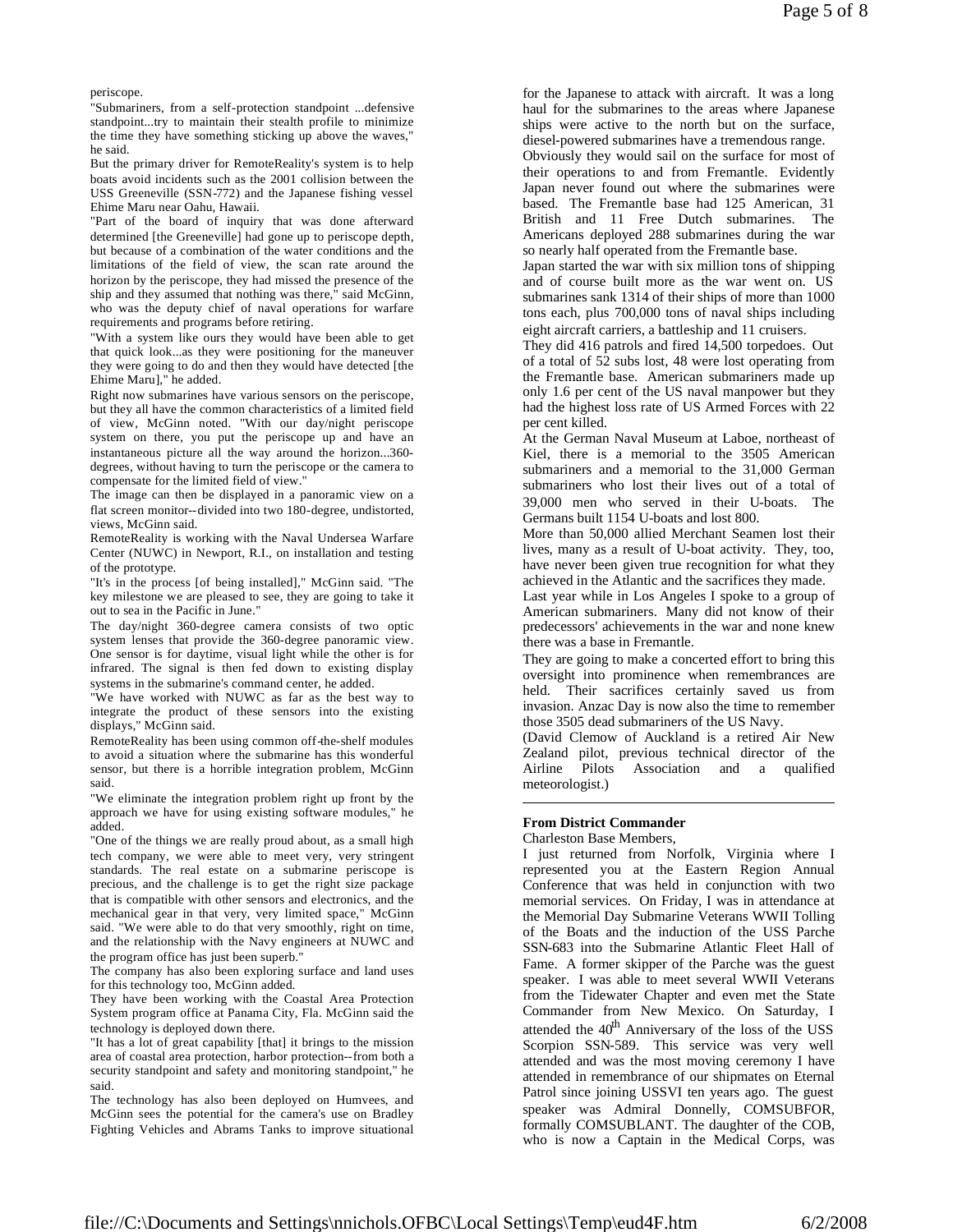awareness and driver vision enhancement.

### **VA Claim Delay Update 02**

Due to an influx of new claims and the antiquated rules by which the Department of Veterans Affairs must process claims the average processing time has risen from 174 in 2006 to 188 days in 2007. As of APR 08 the number of claims outstanding was 650,000. The Department of Veterans Affairs projects that the number of claims will surpass one million by the end of fiscal year 2008. In an effort to reduce the backlog Congressman John Hall (D-NY-19) on 23 APR introduced HR 5892, the ''Veterans Disability Benefits Claims Modernization Act of 2008''. This bill is to amend title 38, United States Code, to direct the Secretary of Veterans Affairs to modernize the disability benefits claims processing system of the VA to ensure the accurate and timely delivery of compensation to veterans and their families and survivors, and for other purposes. The legislation specifically focuses on:

- Clarifying combat related disabilities;
- Readjusting the VA Schedule for Rating Disabilities;
- Changing the VBA's work credit and management systems;
- Improving employee certification and training;
- Improving quality assurance measurements;
- Expediting fully-developed claims and improving VCAA notice requirements;
- Ensuring partial ratings for qualifying veterans
- Allowing substitution of qualifying survivors;
- Enhancing information technology; and
- Providing surer appellate justice adding matters related to the jurisdiction of the Court of Appeals for Veterans Claims to provide

## **Admiral Osborne Scholarship Fund**

How about helping out the scholarship fund? We are offering a Charleston Base Challenge Coin for sale. ALL proceeds go into the scholarship fund.

Coins only cost \$7 each. Available for an additional \$1 is a protective plastic capsule.

To get your coin(s) see Jim Yates, Julian Villegas or Carl Chinn.

Make sure you have one for "when you get challenged"! Buy several for great gifts!



### **VA Veterans Book 2008 Edition Available Free**

The VA recently published their Federal Benefits for Veterans and Dependents Booklet for 200 8. An easyto-read reference guide, it provides the most current information about your earned benefits. You can download the 153 page booklet at the following web site:

http://www1.va.gov/opa/vadocs/fedben.pdf

responsible for the entire event. Weather was picture perfect. The reading of the Sailors lost on Scorpion was conducted by the Junior/Senior Sailors of the year. The 21-gun salute and taps was very moving. I was extremely proud to have been there.

Highlights from the conference are:

National Election Master – The upcoming election will not involve the Base Commanders. You will have the opportunity to vote on-line or with a paper ballot. You will be receiving a letter with the ballot and the proposed rewrite to the National Bylaws and Constitution and two proposed changes to the Holland Club. In addition, all of the National Officers are up for election or reelection. I am running against George Boyle for Southeastern Regional Director. Please vote!

Eastern Region Realignment: There are now five districts in the Southeast Region. Charleston Base is now Southeastern Region District Two. The intent will be that a Regional Convention will be held in St. Augustine, Florida in April 2009, in addition to a Regional Conference of all District Commanders.

Membership: There is no longer a grace period for National. Charleston Base eliminated this period last year. Pay your dues now and do not wait until the fall. Salute with Pride and vote in the upcoming election, Jerry K. Stout, ERSD2 Commander

#### **TriCare User Fee Update 26**

At a 16 APR subcommittee hearing in which major military associations presented their annual wish lists of improvements in pay, allowances and other benefits, Sens. Ben Nelson (D-NE) and Lindsey Graham (R-SC) said they might be willing to support modest TriCare fee increases, but will not back a Pentagon proposal seeking TriCare fee increases of as much as 400% for some retirees. Nelson and Graham are the chairman and ranking Republican, respectively, on the Senate Armed Services personnel subcommittee. Representatives testifying on behalf of the military associations expressed a willingness to accept fee increases that are no more than the size of the annual military pay raise or the annual cost-of-living adjustment in military retired pay, which gives Nelson and Graham some maneuvering room. Both indicated they will work on providing better health coverage to service members who are discharged from active duty without medical retirement pay. Steve Strobridge of the Military Officers Association of America said capped fee increases were acceptable - as long as they are part of a broader policy that makes clear that co-payments, deductibles and enrollment fees for TriCare users should not be determined simply by health care budget shortfalls. "We realize it is unrealistic to have no increases, ever," said Strobridge, who co-chairs the Military Coalition, a group of more than 30 military-related associations. The Pentagon estimates TriCare fee hikes would save about \$1.9 billion in the 2009 defense budget. If the committee adopts lower fee increases or rejects any increases, it would have to make up the funding gap somehow.

### **VA Retro Pay Project Update 11**

In OCT 06, the Defense Finance and Accounting Service (DFAS) and the Department of Veteran's Affairs (VA) initiated the process of providing retroactive compensation for more than 133,000 disabled recipients of either Combat Related Special Compensation (CRSC) or Concurrent Retired Disability Payment (CRDP) and VA compensation. Since then, more than 85,000 additional retirees have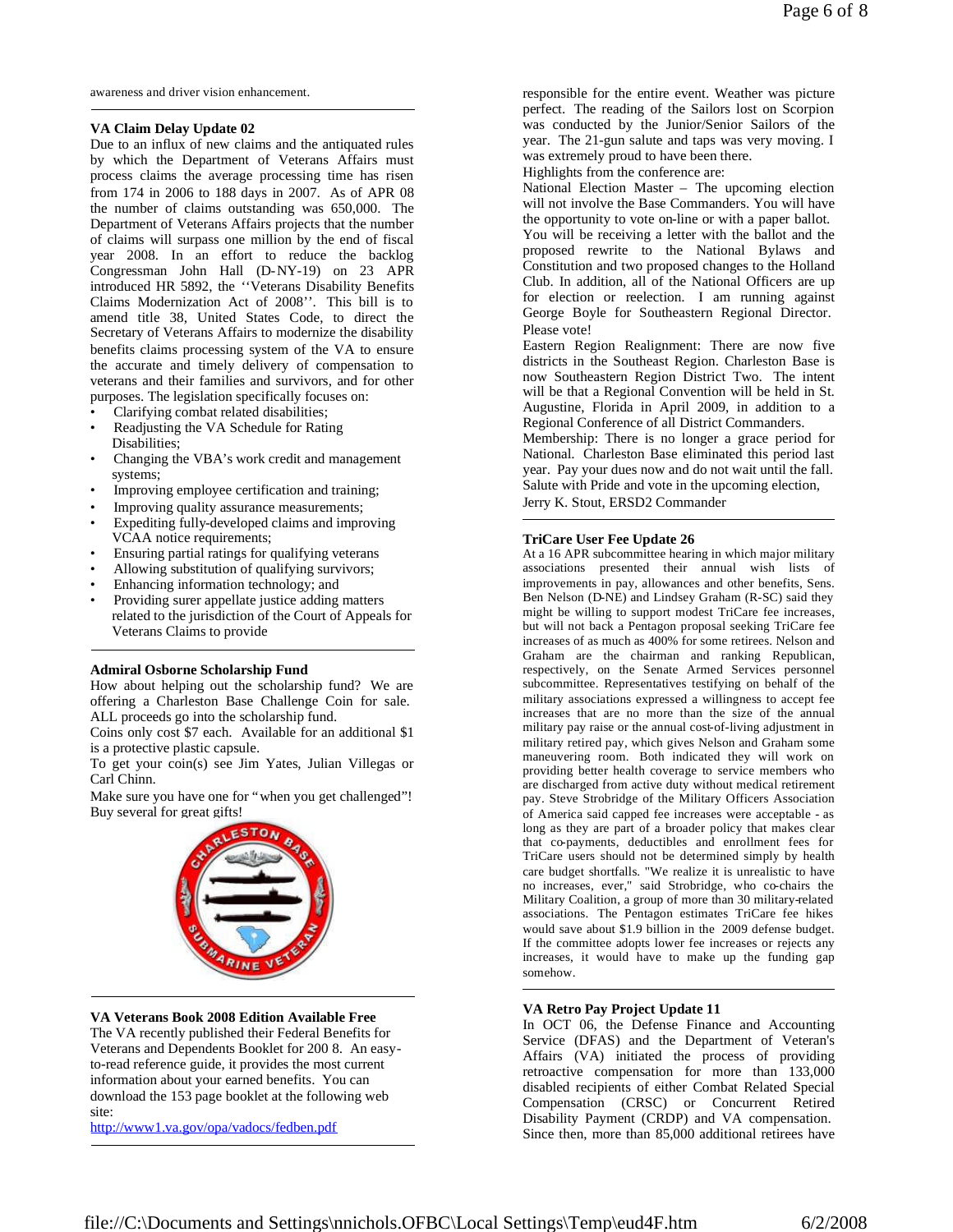

Remember Dad!

### **Shift Colors Newsletter Keeps 650,000 Retirees Connected By NPC**

The Navy Personnel Command Communications office has published the 50th-anniversary edition Shift Colors, the newsletter that stays connected to nearly 650,000 Navy Retirees.

Shift Colors started in 1955 with a four-page spread of plain, typed text addressing important issues to Navy retirees. For the past half century, Shift Colors has provided retirees and their family members with up-todate information pertaining to pay and benefits, with continual updates from TRICARE; Defense Finance and Accounting Service; Morale, Welfare and Recreation; and Navy Personnel Command's (NPC) Retired Activities Office.

The 50th Anniversary issue of Shift Colors gives readers a look back at 1955 with a five-page spread featuring stories and photos submitted by fellow readers.

The NPC Communications office publishes Shift Colors three times per year, ensuring information being passed on to readers is accurate and up-to-date with the latest changes in retiree benefits. At the same time, it provides a fact-filled reference for family members to use to gain a better understanding their benefits and responsibilities. Shift Colors can be accessed through the NPC website

on the Shift Colors web page

(http://www.npc.navy.mil/ReferenceLibrary/Publications/ShiftColors/).

The Shift Colors web page provides the latest issue, back issues beginning from 2002, reunion listings, information up-dates, ready reference contact information, and retiree seminars.



# **The After Battery**

- Heard recently…Picture this, one gimp threatening another: Neck to Clyde Peters, "Clyde, am I gonna have to come over there and kick your ass?"
- Another gimp one last week at The After Battery: Neck to "Big Ed" Simokat, "Am I gonna have to jerk you outta your truck and kick your ass?"

# **Elsewhere**

At a helping a shipmate working party:

members. Any suggestions?

Marty (holding a piece of wood) to Neck (operating a nail gun): "Geez Neck, for a minute there I thought you were down there giving me a blow job!" Seems to be a violent pattern here concerning one of our

**Benefits**

been identified by the VA as potentially eligible for retroactive payment. As of April 20, DFAS reported that nearly 179,000 accounts have been processed, with approximately 39,000 remaining. Of those, more than 16,000 are new cases. But about 23,000 of the most complicated cases from the originally identified group are still being worked. The joint process gives priority to the original cases, but those remaining require multiple laborious computations. In many cases, these can only be done by hand, because the individuals have had several VA rating changes and have switched back and forth between CRDP and CRSC payments with annual changes in the relative value of the two programs - due to the rating changes or the ramp-up of CRDP payments, or both.

DFAS has reported that by 31 MAY, it will complete its review of the initial 133,000 files of disabled retirees The number of contractors hired and trained to work the files has climbed to 233 from 51 since DEC 07. So far, DFAS and the Department of Veterans Affairs have paid a combined \$308 million in back payments to disabled military retirees. Both continue to identify new retirees that may be eligible for retroactive compensation and are working to developing automated changes that will expedite that process. On a separate topic, medical retirees with less than 20 years of service will soon be able to have their CRSC applications adjudicated for disabilities incurred as a result of combat or combat related events. DoD expects to release guidance to the military services by the end of this month or in early May. MOAA will keep you informed as soon as the guidance is published.

# **Social Security Offset Eliminated**

As March came to an end so did the Survivor Benefit Plan (SBP) Social Security Offset. As a result of Public Law 108-375, the Social Security Offset for annuitants was eliminated effective April 1, 2008. The law provided for a phased-in elimination which began October 1, 2005, and ended March 31, 2008, with the last Social Security Offset deduction.

Prior to October 2005, at age 62 the SBP annuity was reduced because the beneficiary became eligible to receive the retiree's Social Security benefits. Effective April 1, 2008, annuitants that had their annuity reduced by the Social Security Offset now have the offset removed. Annuitants that were eligible for the minimum annuity percentage of 35 percent prior to October 2005 are now entitled to the full 55 percent of the base amount. Annuitants who were receiving the Supplemental Survivor Benefit in addition to the basic benefit will also be paid at the new rate of 55 percent. The minimum annuity percentage is now 55 percent for all annuitants. For example: with a \$1,000 base amount the annuitant should see an increase in monthly annuity to \$550 (55% x \$1,000).

This change occurred on your May 1, 2008 payment.

# **TRICARE Offers Free Courses**

For those who want a better understanding of the TRICARE benefit, TRICARE University is offering a free on-line public course. No registration is required. From anywhere at any time, on-line "students" can learn about a wide range of topics such as eligibility,